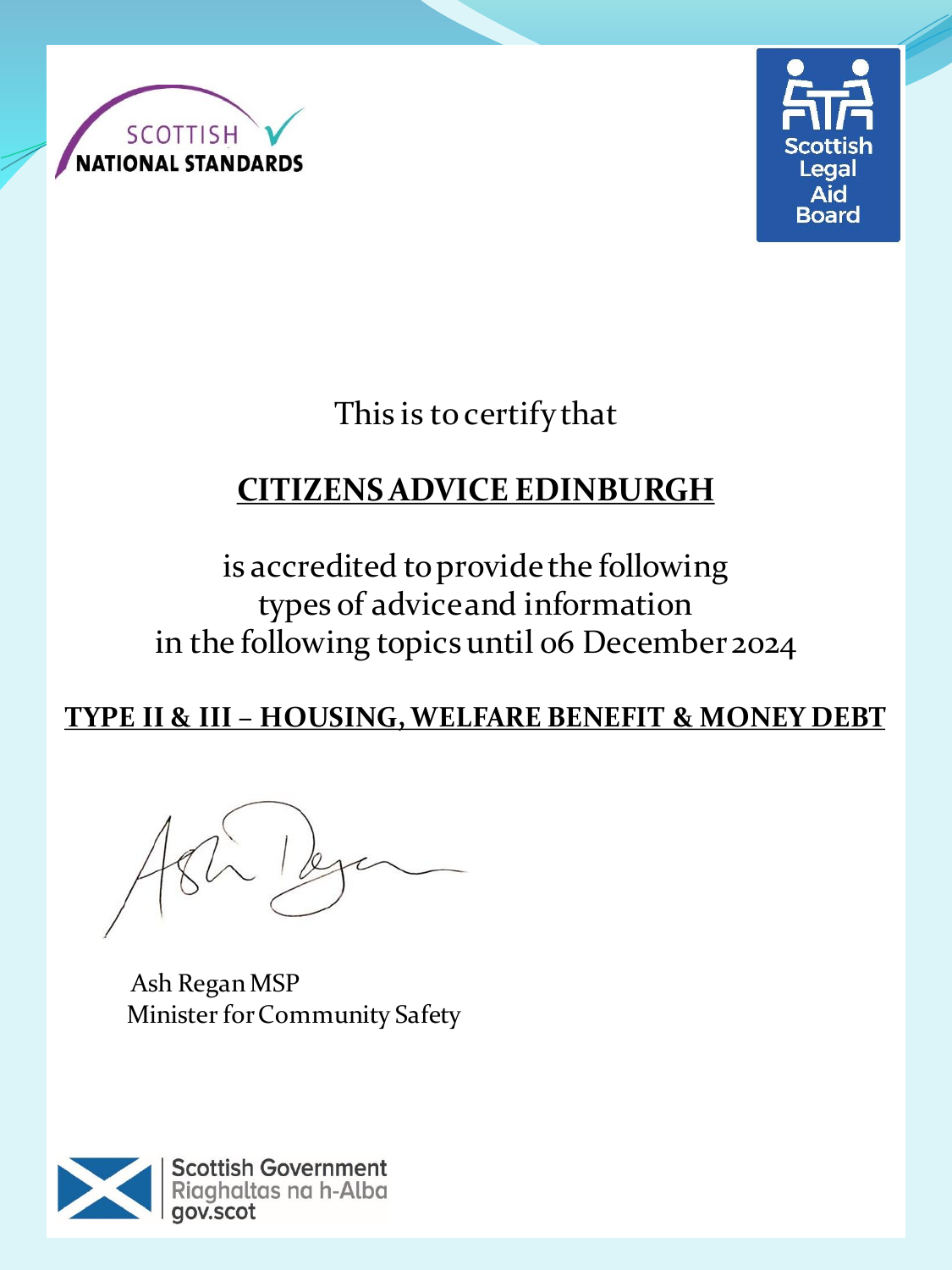#### **COMPETENCY ACHIEVED**

#### **2 Housing Specific Competences**

- 2.1 Rent Arrears Type III
- 2.2 Mortgages & Secured Loans Type III
- 2.3 Help with Rent and Council Tax Type III
- 2.4 Disrepair in Rented Housing Type III
- 2.5 Housing Options Type III
- 2.6 Discrimination in Housing Type III
- 2.7 Eviction Type III
- 2.8 Anti-Social Behaviour Type III
- 2.9 Harassment and Illegal Eviction– Type III
- 2.10 Homelessness Type III
- 2.11 Relationship Breakdown Type III
- 2.12 Rent: Private Sector Type III
- 2.13 Security of Tenure Type III
- 2.14 Statutory Tenancy Rights Type III
- 2.15 Repair and Improvement Grants Type III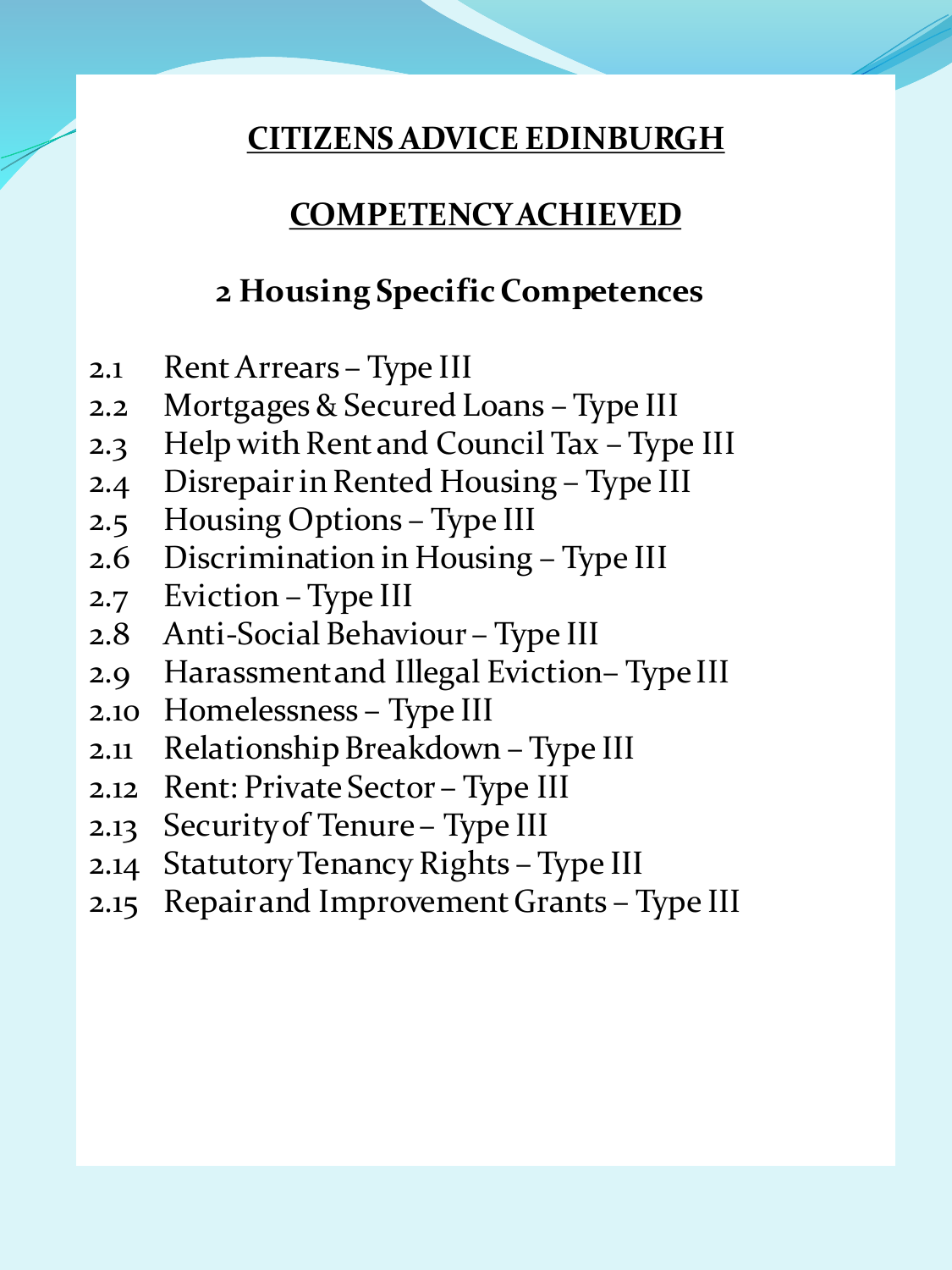### **COMPETENCY ACHIEVED**

## **3 Money and Welfare Benefits Related Advice Competences – Foundation Knowledge**

- 3.1 Administrative Structure of the Benefits and Tax Credits Systems – Type III
- 3.2 National Insurance Scheme Type III
- 3.3 Claims & Backdating Type III
- 3.4 Decision-Making, Disputes and Appeals Type III
- 3.5 Benefit & Tax Credit Overpayments Type III
- 3.6 Assessment, Initial Decision-Making & Holding Activity in Debt Cases – Type III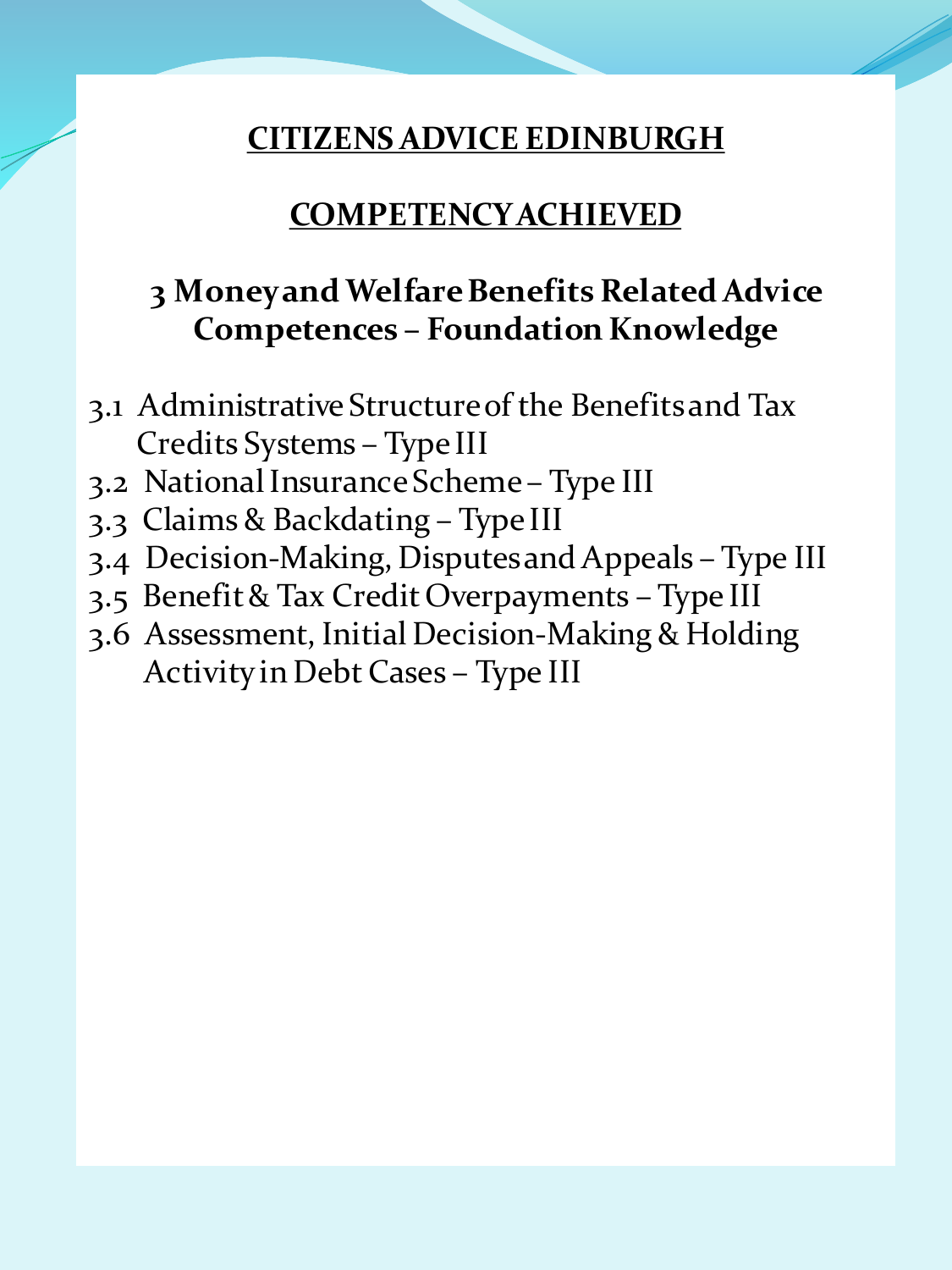#### **COMPETENCY ACHIEVED**

## **4 Money and Welfare Benefits Related Advice Competences – Specialist Areas**

- 4.1 Means-Tested Benefits Type III
- 4.2 Universal Credit 4.2 (a) Universal Credit– Type III 4.2 (b) Housing Element of Universal Credit, Housing Benefit and Council Tax Reduction – Type III
- 4.3 Tax Credits Type III
- 4.4 Social Fund, Scottish Welfare Fund, Best Start Grant and Funeral Support Payment – Type III
- 4.5 The Impact of Work on Benefits Type III
- 4.6 Benefits for Children Type III
- 4.7 State Pension Type III
- 4.8 Personal Independence Payment, Disability Living Allowance, Attendance Allowance & Scottish Disability Assistance – Type III
- 4.9 Benefits for People who have Limited Capability for Work – Type III
- 4.10 Benefits for Industrial Injury and Disease Type III
- 4.11 Benefits for Veterans Type III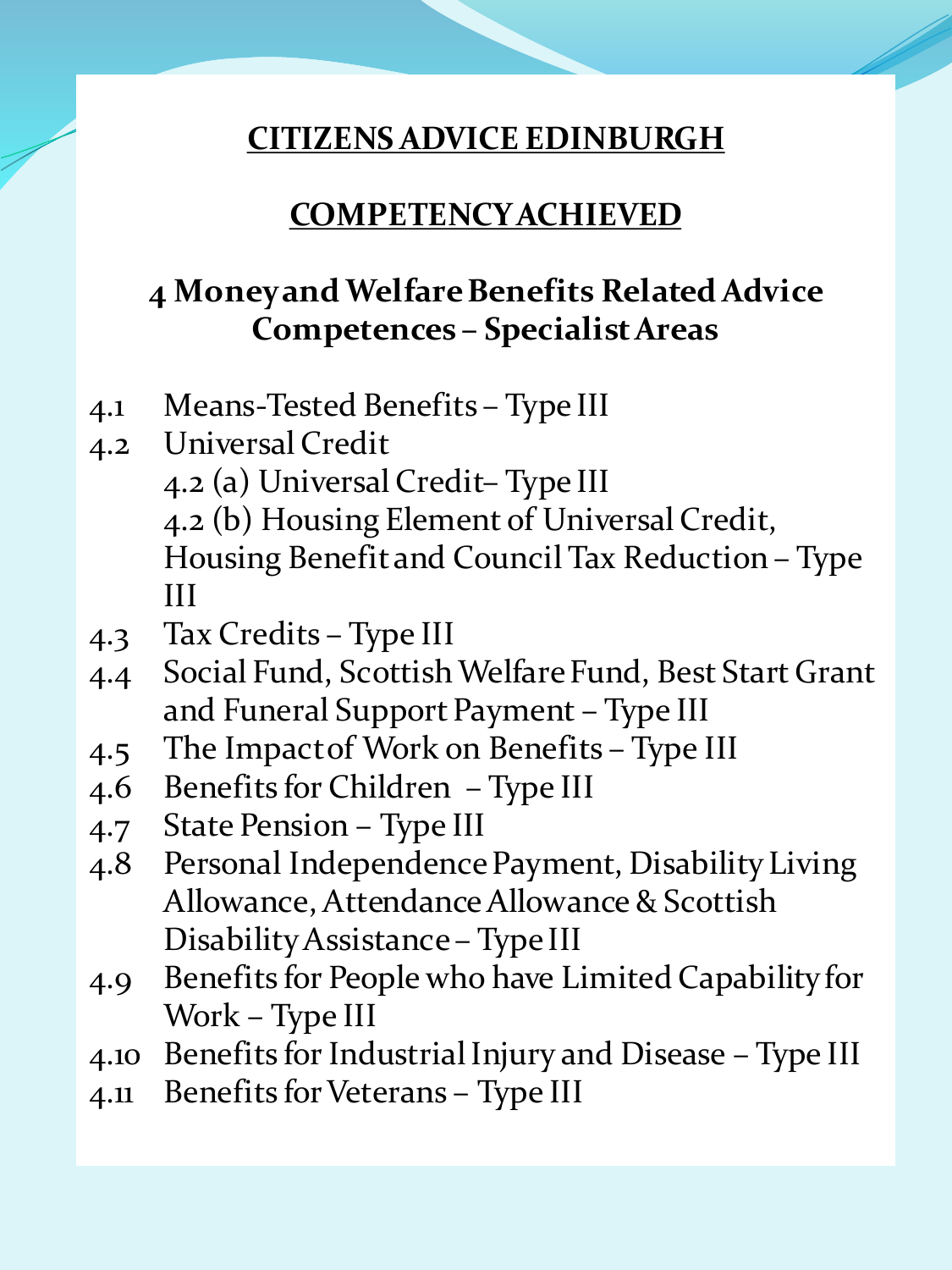#### **COMPETENCY ACHIEVED**

## **4 Money and Welfare Benefits Related Advice Competences – Specialist Areas Cont.**

- 4.12 Carers Allowance and Carer's Assistance Type III
- 4.13 Jobseeker's Allowance– Type III
- 4.14 Benefits for Maternity, Paternity and Adoption Type III
- 4.15 Bereavement Benefits Type III
- 4.16 Benefits for People in Public Care Type III
- 4.17 Benefits for Students Type III
- 4.18 Benefits for People from Abroad and People Subject to Immigration Control – Type III
- 4.19 Ancillary Benefits Type III
- 4.20 Financial Statements Type III
- 4.21 Liability for Debts, Extortionate Credit, Unfair Contract Terms, Unenforceable Debts, Creditor Malpractice, Codes of Practice, etc – Type III
- 4.22 Identifying & Agreeing Options in Debt Cases – Type III
- 4.23 Negotiating & Making Offers to Creditors– Type III
- 4.24 Diligence, Diligence Stoppers and Court Proceedings – Type II